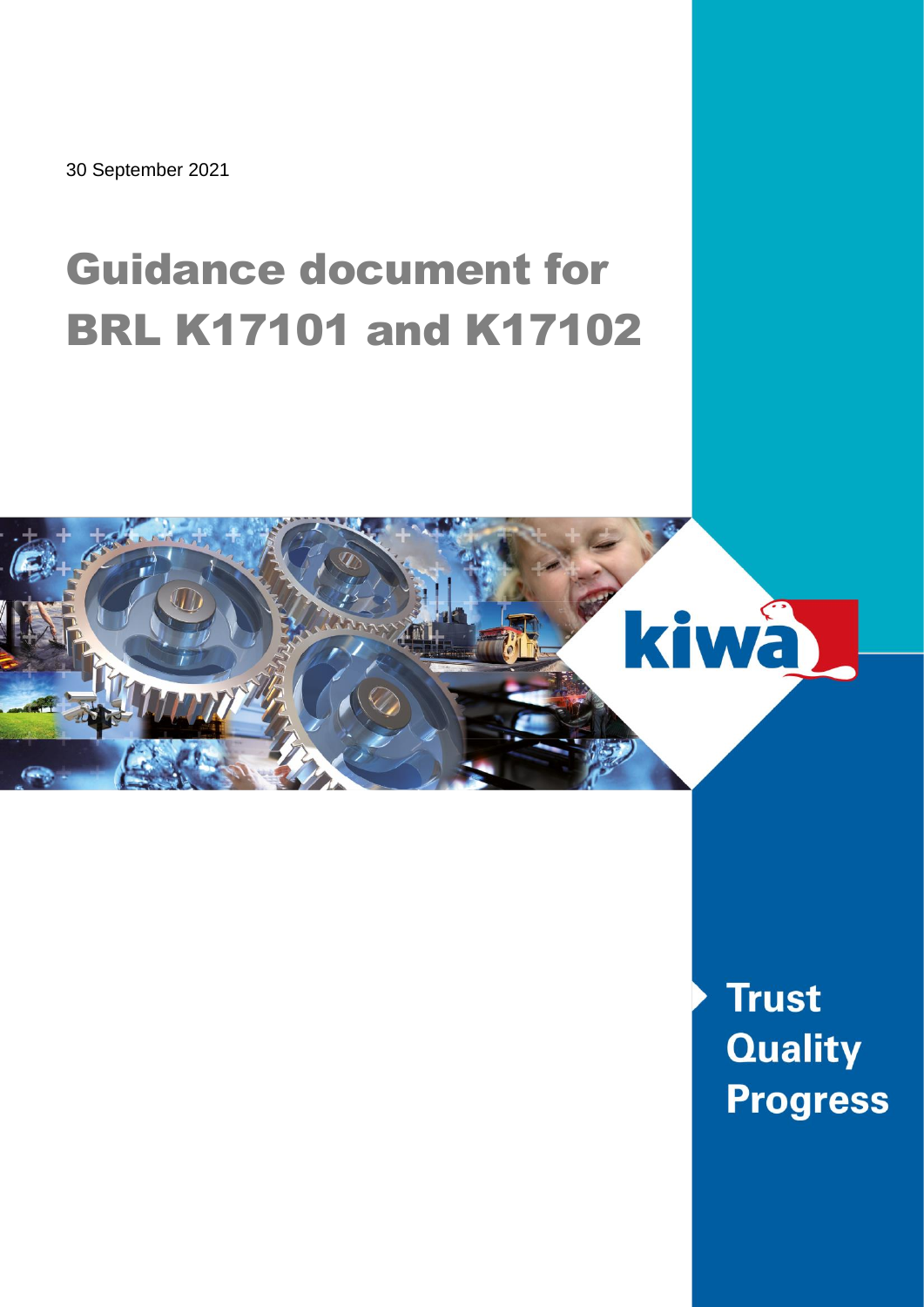30 september 2021

# Guidance document for BRL K17101 and K17102

© 2021 Kiwa N.V. All rights reserved. No part of this report may be reproduced, stored in a database or retrieval system, or published, in any form or in any way, electronically, mechanically, by print, photoprint, microfilm or any other means without prior written permission from the publisher.

**Kiwa Nederland B.V.** Sir Winston Churchilllaan 273 Postbus 70 2280 AB RIJSWIJK The Netherlands

Tel. +31 88 998 44 00 Fax +31 88 998 44 20 info@kiwa.nl www.kiwa.nl

15/170301 15/170301

 $\left\langle \right\rangle$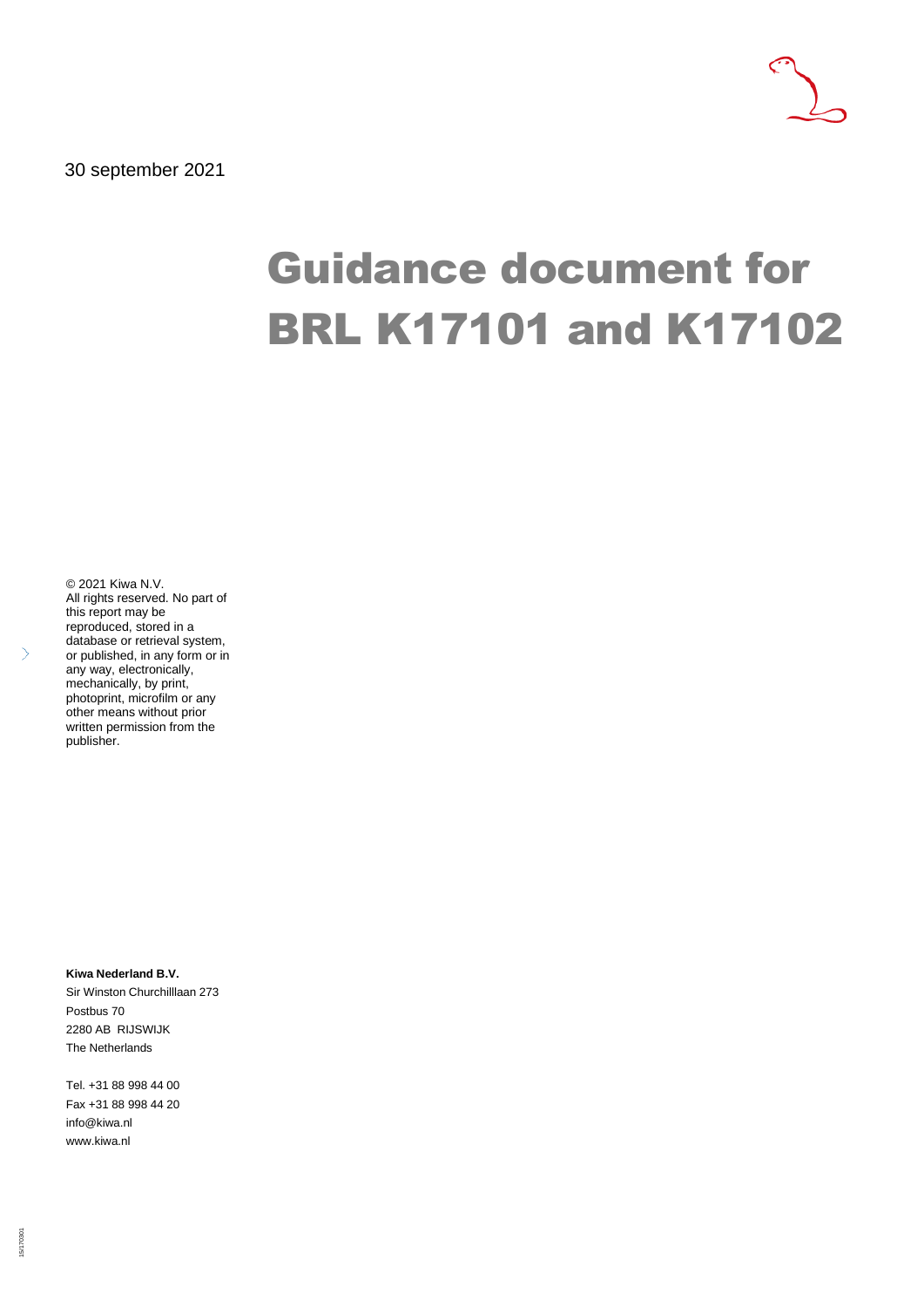### **Contents**

|     | <b>Contents</b>                                                        | 1              |
|-----|------------------------------------------------------------------------|----------------|
| 1   | <b>Introduction</b>                                                    | $\mathbf{2}$   |
| 2   | <b>General</b>                                                         | 3              |
| 3   | <b>Permeation requirements</b>                                         | 4              |
| 3.1 | General                                                                | 4              |
| 3.2 | "Trigger value" for drinking water norm                                | 4              |
| 3.3 | <b>Permeation classes</b>                                              | 5              |
| 3.4 | Motivation for the model substances chosen                             | 5              |
| 3.5 | Permeation test results                                                | $\overline{7}$ |
| 4   | Tests to be performed, including permeation and leaktightness aspect 8 |                |
| 4.1 | Overview                                                               | 8              |
| 4.2 | Permeation and leaktightness tests                                     | 8              |
| 4.3 | <b>Hygienic tests</b>                                                  | 8              |
| 4.4 | Mechanical tests                                                       | 9              |
| 5   | <b>Flow chart certification process</b>                                | 10             |
|     |                                                                        |                |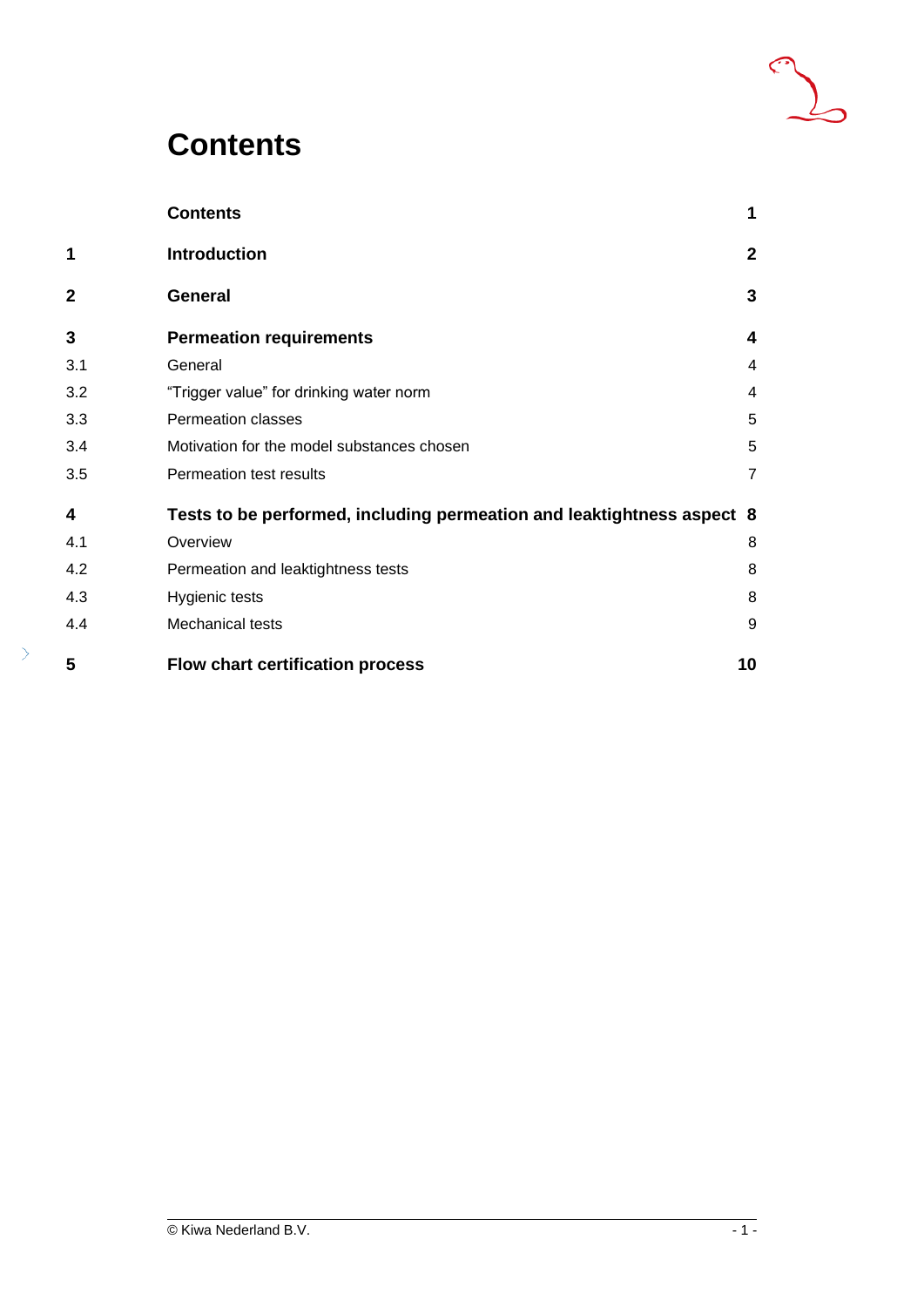

## **1 Introduction**

 $\rightarrow$ 

This document provides further background and guidance information for using the evaluation guidelines BRL K17101 "Class II and class III polyethylene piping systems with an aluminium barrier layer for the transport of drinking water in polluted soil" and BRL K17102 "Class II and class III polyethylene piping systems with a plastics barrier layer for the transport of drinking water in polluted soil". On the basis of these BRL's Kiwa issues quality declarations in the form of Kiwa technical approval with a product certificates.

This is a dynamic document which implies that it can be edited and updated whenever required.

If in doubt about the meaning of the wording in this document, the evaluation guidelines K17101 and K17102 are valid.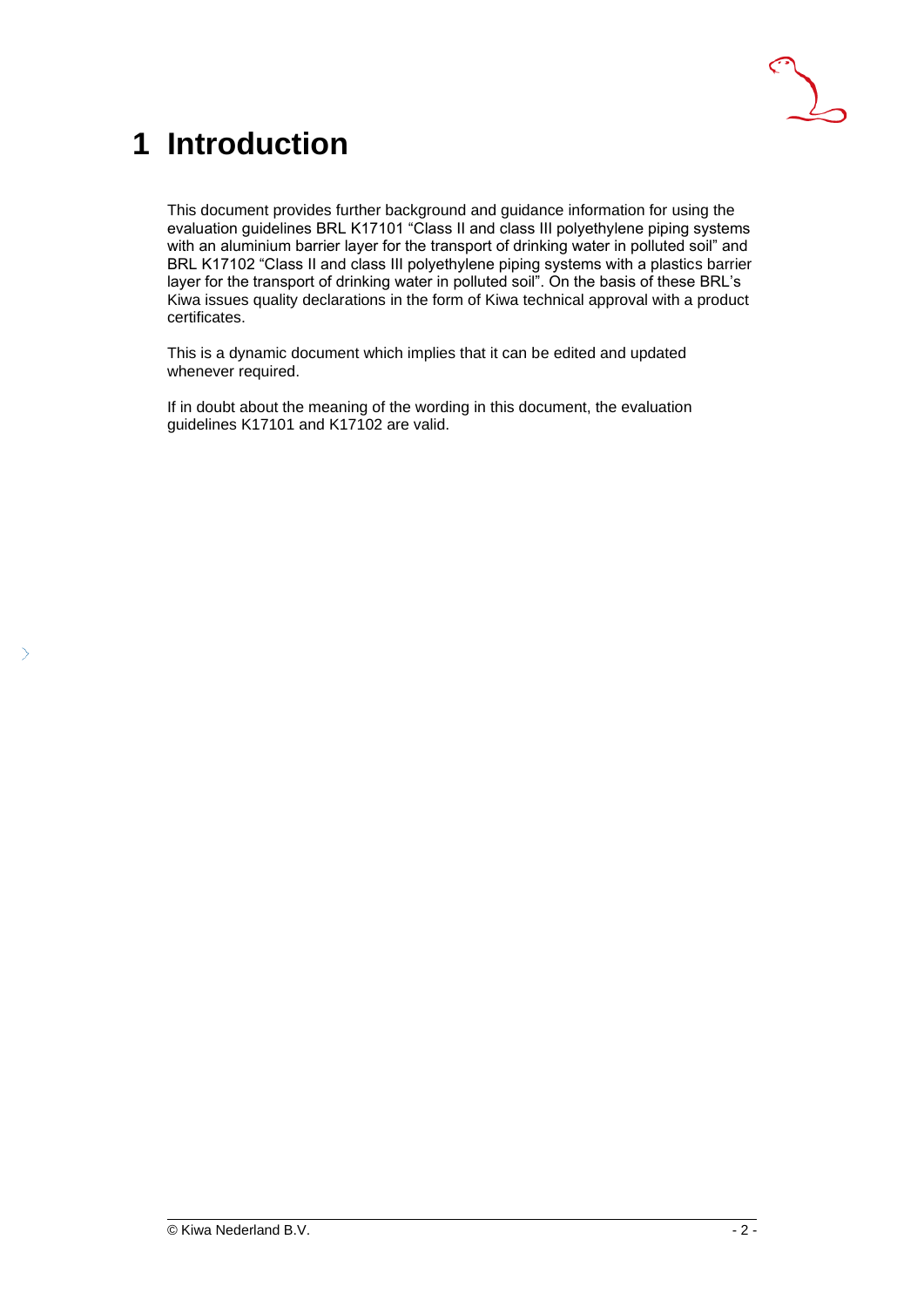

### **2 General**

 $\rightarrow$ 

In evaluation guideline (BRL) K17101 as well as K17102 background and guidance information is given in:

- Annex III: Background information about the development of the BRLs;
- Annex IV: Guidance for prevention of contamination
- Annex V: Non steady state conditions (K17101) and Example calculation C<sub>24h</sub> (K17102)
- Annex VI: Target values and intervention values

In this document further guidance is provided regarding:

- Permeation requirements: points of departure, target values for drinking water norm, permeation classes and motivation for the model sustances chosen (chapter 3);
- Overview of tests to be performed and order of tests (chapter 4);
- Flow chart of the certification process (chapter 5)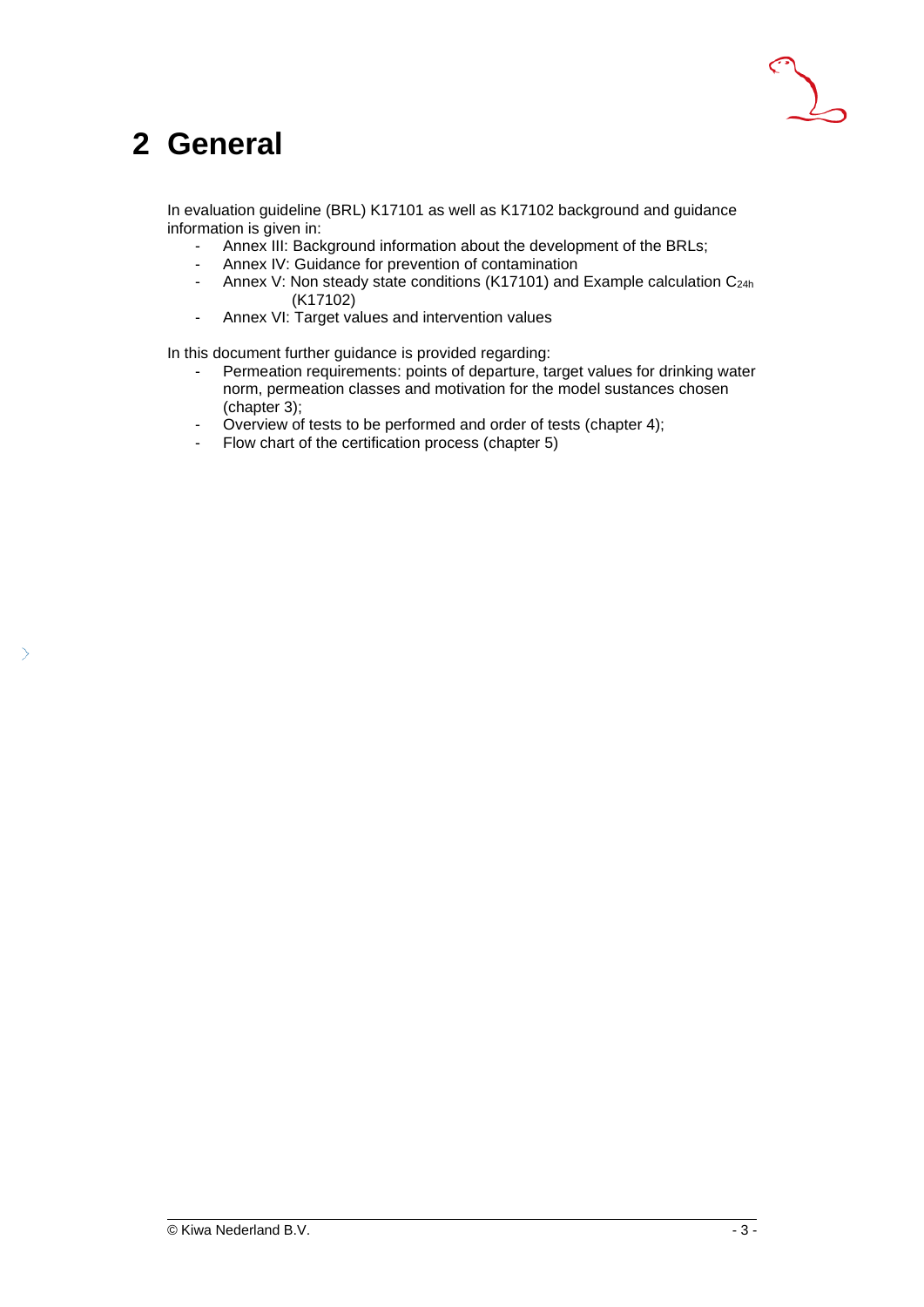

### **3 Permeation requirements**

#### **3.1 General**

Each consumer in our world today comes into contact and consumes substances (chemicals, metals, organic compounds etc) in low quantities that are applied in all kind of products, like food itself, drinks, packaging materials (via migration of substances) and also via drinking water. The generally accepted following criterion is hereby taken into account for drinking water: the contribution of drinking water to the consumption of a certain substance may not be more than 10% of the maximum allowed daily amount for this substance. The concentration levels in the "Waterworks Decree" in The Netherlands are based upon this criterion and the contribution in drinking water may be fully taken up by permeation.

The permeation requirement for barrier piping systems (pipes and connections) has been set at  $C_{24h}$  < 1.0 µg/l.  $C_{24h}$  is the concentration of each model substance (toluene, trichloroethylene, p-dichlorobenzene) in the drinking water at a lifetime of the piping system of 50 years and after a standstill time of 24 hours.

This requirement has been set already in BRL K545 in 1995 on the basis of which BRL K17101 has been developed in 2002 (BRL K545 does not exist anymore).

At present, the drinking water norm in The Netherlands for each of the model substances is  $< 1.0$  µg/l.

The three mentioned model substances are considered to be representative for a broad pallet of organic pollutions that may occur in practice.

#### **3.2 "Trigger value" for drinking water norm**

In a recent study performed by the "Rijksinstituut voor Volksgezondheid en Milieu" (RIVM), a risk assessment procedure has been developed regarding "permeation of contaminants in groundwater through polyethylene drinking water pipes" (report 2016- 2017). One of the major conclusions in this report is that – on the basis of the analysis of on-site measurements (see paragraph 6.1 of the RIVM report) – the intervention values<sup>1)</sup> for groundwater can be used as a safe "trigger value" for considering cases of soil pollution with possible risks for the drinking water quality and to start further investigation.

Further, a step-by-step plan has been developed (see paragraph 6.4 and 6.5 of the RIVM report) for the evaluation of the permeation risk into a polyethylene drinking water piping system. This step-by-step plan consists of a combination of testing groundwater concentrations of pollutants, paying attention to user complaints, the modelling of permeation and, in case of doubt, measurements of drinking water. This is all applicable to polyethylene piping systems without barrier layer(s). In the case of polyethylene piping systems with barrier layer(s) according BRL K17101 and K17102, the situation is different. These piping systems are considered to be permeation tight and in worst case conditions allow only a limited amount of flux of pollutants into the drinking water. So, in the case of very high pollutions far above the intervention values, these piping systems are considered to be safe with no risk for the drinking

 $1)$  The intervention values for groundwater and soil are provided within the framework of the Law Soil Protection (*Wet Bodembescherming (Wbb*)). The quality of the soil may not be adversely affected with respect to the functional characteristics of the soil for humans, animals and plants. In the Circular Soil Contamination 2012 (*Circulaire Bodemsanering 2012*), the so-called target and intervention values for groundwater and soil are provided. The list of these values for organic compounds is included in annex VI of BRL K17101 and K17102.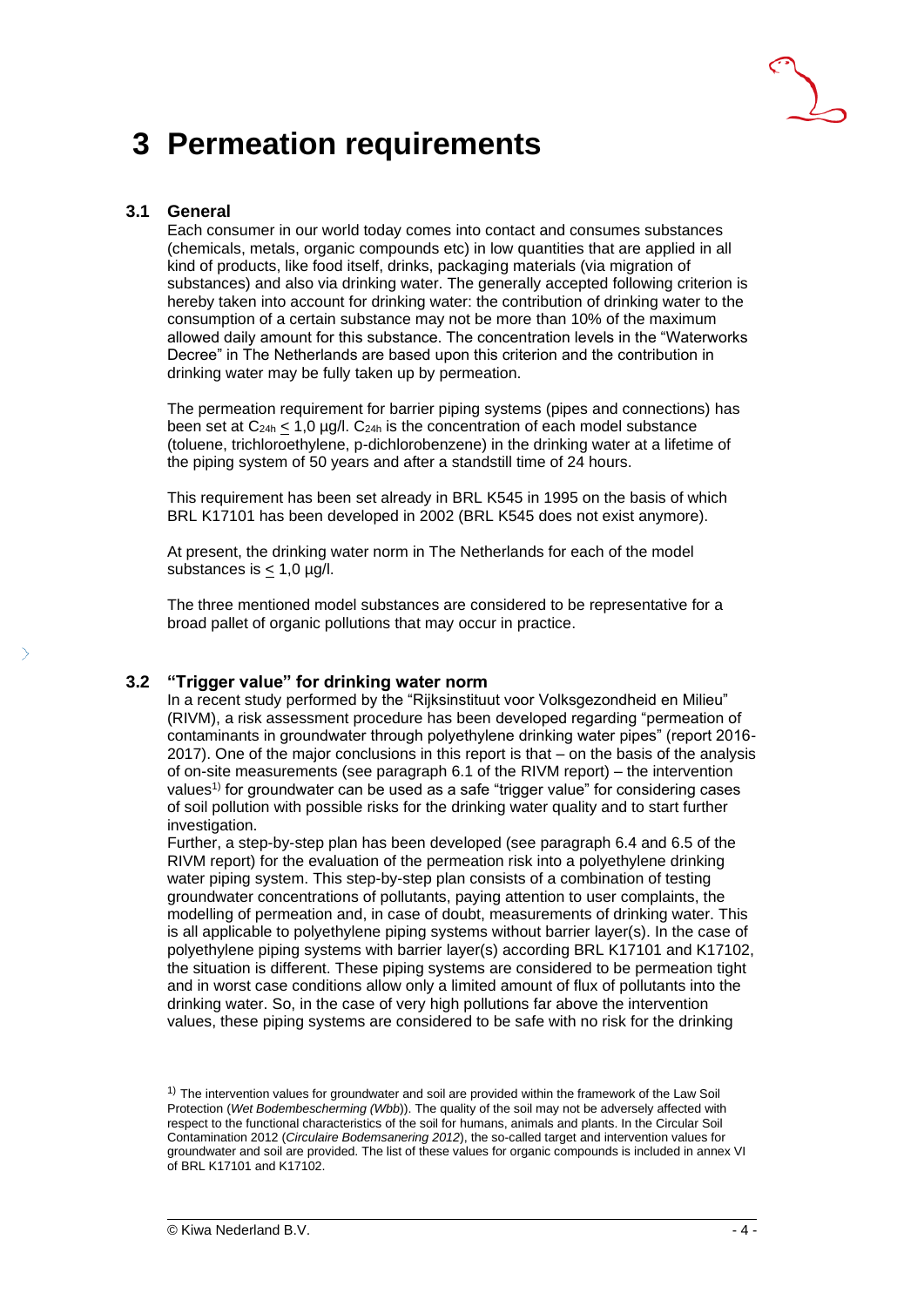

water quality. This is shown in table 1: the concentration levels used for the permeation testing are much higher than the intervention values for groundwater that in practice are used as trigger values for further risk assessment as explained above.

|                                      |                        | PE piping<br>systems<br>without barrier<br>laver | PE piping systems with barrier<br>layer                     |                                                          |
|--------------------------------------|------------------------|--------------------------------------------------|-------------------------------------------------------------|----------------------------------------------------------|
| Substance /<br>CAS nr                | Target value<br>(µg/l) | Intervention<br>value $(\mu g/l)$                | Concentration<br>level in<br>groundwater<br>(µg/l) Class II | Solubility in<br>groundwater<br>$(\mu g/l)$<br>Class III |
| Toluene /<br>108-88-3                | 7                      | 1000                                             | 309.000                                                     | 515.000                                                  |
| Tri-chlorine-<br>ethene /<br>79-01-6 | 24                     | 500                                              | 660.000                                                     | 1.100.000                                                |

Table 1: Target and intervention value versus concentration level for class II and III for toluene and tri-chlorine-ethene

For more guidance regarding the application of piping systems in polluted soils, reference is made to the "Practice code drinking water" as published by KWR in July 2017. In this document trigger values are provided for several pipe materials (PE, PVC) and e.g. concrete, cement and GRP piping systems are discussed as well.

#### **3.3 Permeation classes**

BRL K17101 and K17102 specify product requirements for permeation classes II and III. For class 0 and I it is assumed that pipes without barrier layer(s) can be used as the concentration of pollutants in the soil are not higher than the intervention values. For that reason no requirements for class 0 and I are included in BRL K17101 and K17102. The following definitions for the permeation classes do apply (see also table 1 of BRL K17101 and K17102):

- Class 0: for clean soil (concentration of pollutants not higher than the target values)
- Class I: for soil with low level of concentrations of pollutants (concentration of pollutants not higher than the intervention values)
- Class II: for polluted soil (concentration of pollutants higher than the intervention values)
- Class III: severely polluted soil (in case of e.g. calamities)

For class II piping systems, the permeation tests are carried out with 60% saturated solutions of the model liquids. For class III piping systems 100% satured solutions are used.

#### **3.4 Motivation for the model substances chosen**

Although it is not possible to take into account all possible organic contaminations within the framework of the evaluation of the permeation behaviour of plastics piping systems, the three model substances used in BRL K17101 and K17102 are considered to be representative for a broad pallet of organic pollutions that may occur in practice.

The mixture of the selected substances and water is defined as the so-called model liquid. Each of the selected substances must fulfil a number of criteria. The substance shall: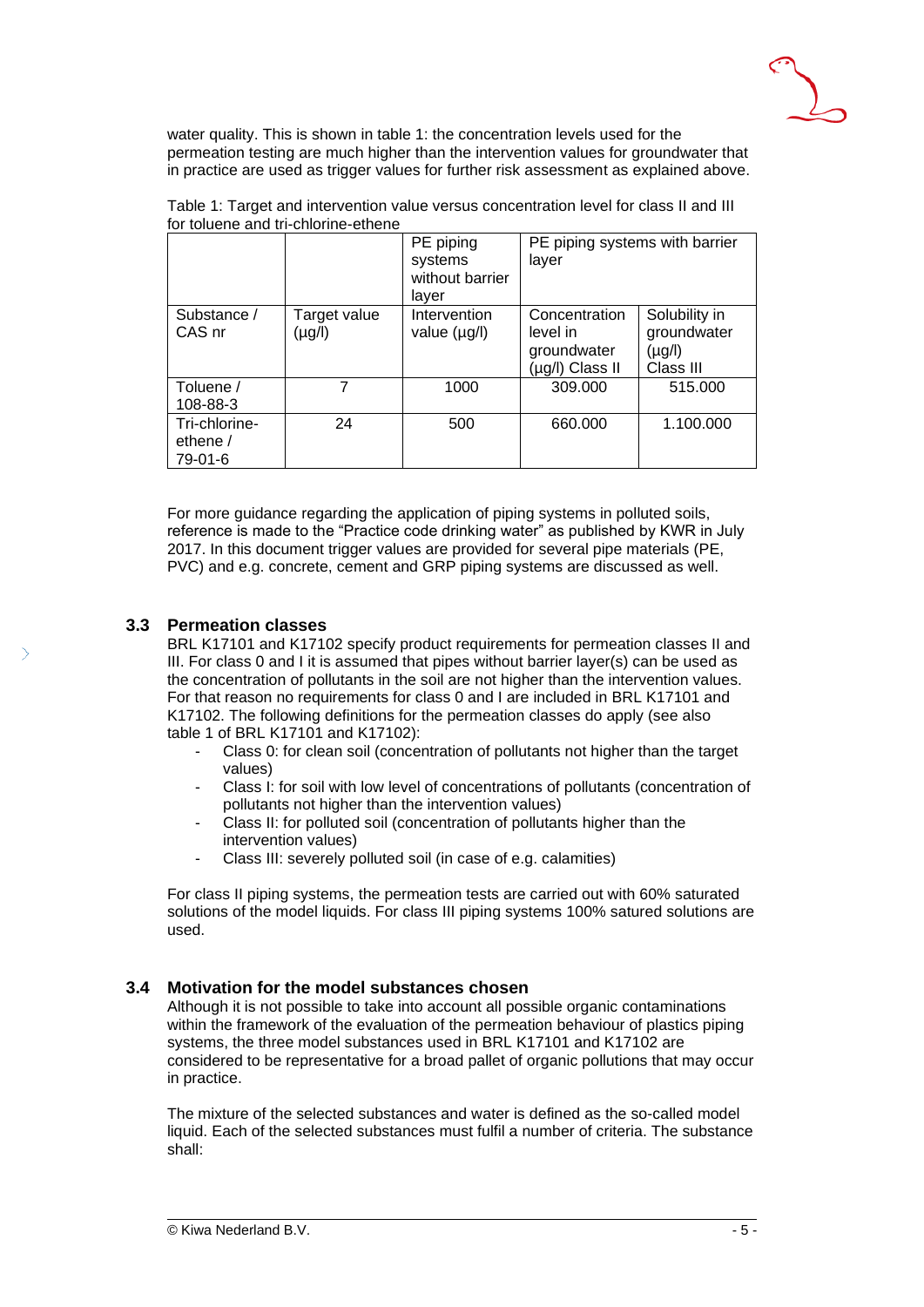

- be representative for the soil pollution, which means that the substance must appear frequently as a soil polluting substance;
- be interactive with a diversity of plastics (the for the time being common piping materials and in connection with possible future developments also other);
- have a molecular structure as small as possible because of the velocity of the diffusion process through the pipe wall;
- be detectable by a mass spectrometer because of obtaining certainty about the final conclusions drawn from the test results and because of being demonstrable at a relatively low concentration level;
- have a reasonable maximum solubility in water at the temperature interval between room temperature and 60 °C, also because of the practicability of the test.

The selection of the limited number of three model substances for the benefit of test methods at laboratory scale has been done as objectively as possible on the basis of the above-mentioned criteria. Initially a summary was made with several groups of organic compounds that frequently incidence as soil contaminations (criterion 1). This summary (substances are adopted from the Soil pollution law (Wet Bodemverontreiniging)) contained the following groups of organic compounds:

monocyclic aromatic hydrocarbons;

- polycyclic aromatic hydrocarbons (PAK´s);
- aliphatic chlorinated hydrocarbons:
- aromatic chlorinated hydrocarbons;
- pesticides;
- other substances.

PAKs, pesticides and other substances: these three groups of organic compounds are left aside at the selection of model substances.

With the exception of naphthalene, the solubility of PAKs in water is very low. Also the vapour tension of these groups of organic compounds is very low (both criterion 5). Because of these characteristics PAKs are, with the exception of naphthalene, not usable as model substance for testing at laboratory scale.

Further, because of the molecular structure of PAKs (criterion 3), the diffusion transport through the pipe wall will be too small to obtain measurable concentrations in drinking water.

The same arguments apply for pesticides.

The group 'other substances' contains the substances cyclo-hexanon, phthalates (sum), mineral oil, pyridine, styrene, THF and tetra-hydro-thiophene. These substances are not regarded as representative for soil contaminations and therefore within this framework not considered.

Choice of the model substances and circumstances:

The results of the above mentioned investigations were mutually compared for the monocyclic aromats, the chlorinated aliphats and the chlorinated aromats. This yielded in the following substances: water- or (vapour phase): toluene (water phase), tri-chlorine-ethene (vapour phase) and p-di-chlorine-benzene (vapour phase). Of the latter mentioned substance it should be mentioned that the triple and higher chlorinated benzenes do score worse as regards of the activity. Because of the reasons mentioned at ''PAKs' and pesticides', these substances are not chosen for the model substance.

On the basis of these considerations the substances toluene, tri-chlorine-ethene and p-di-chlorine-benzene are chosen as model substances for the purpose of testing at laboratory scale. The first mentioned two substances are tested in the water phase (for tri-chlorine-ethene the vapour phase is the worst-case situation, but for practical reasons the water phase has been chosen, especially because the difference is relatively small).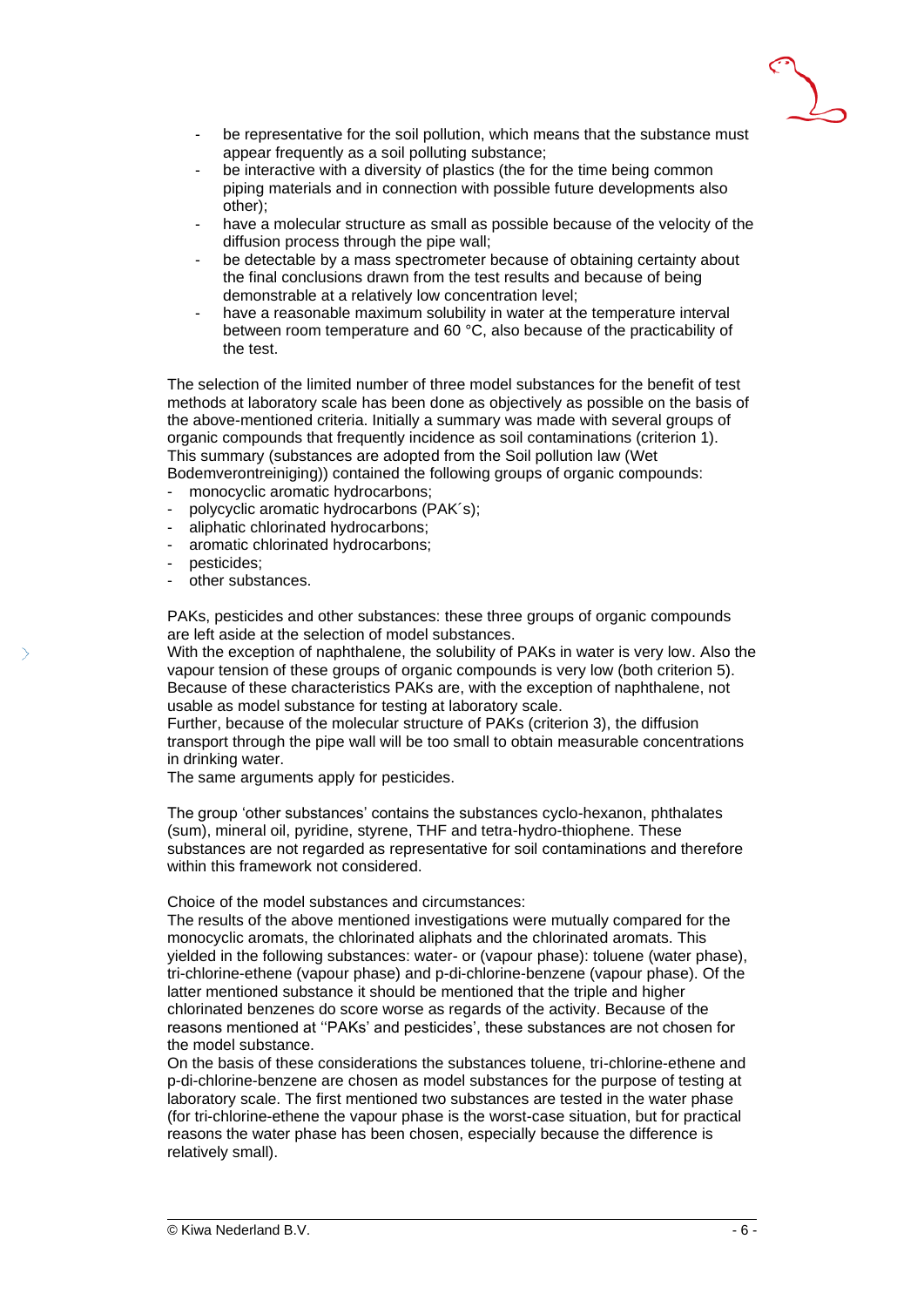

The formulated preconditions for the selected substances are included in table 1.

| <b>Substance</b>              | Represen-<br>tative for<br>practice | <b>Interactive</b><br>with<br>material | Group                   | Dimen-<br>sions | <b>Gas strip</b><br>GCMS-<br>detectable | <b>Detection</b><br>limit<br>$(\mu g/l)$ | <b>Solubility</b><br>in water<br>(mg/l) at<br>20 °C |
|-------------------------------|-------------------------------------|----------------------------------------|-------------------------|-----------------|-----------------------------------------|------------------------------------------|-----------------------------------------------------|
| Toluene                       | Yes                                 | Yes                                    | aromats                 | small           | Yes                                     | 0,05                                     | 515                                                 |
| Tri-chlorine-<br>ethene       | Yes                                 | Yes                                    | chlorinated<br>aliphats | small           | Yes                                     | 0,05                                     | 1.100                                               |
| p-di-<br>chlorine-<br>benzene | Yes                                 | Yes                                    | chlorinated<br>aromats  | small           | Yes                                     | 0,05                                     | 49                                                  |

Table 1 – selected model substances and preconditions

#### **3.5 Permeation test results**

The concentration  $C_{24h}$  (see 3.1) is calculated:

- for barrier pipes on the basis of immersion test results;
- $\circ$  To be verified via bottle tests on 32 mm<sup>1)</sup> test samples;
- for joints on the basis of bottle tests on 32 mm<sup>1)</sup> test samples.

<sup>1)</sup> Remark: 32mm is the nominal diameter of the inner pipe and the complete barrier pipe is marked on the basis of the nominal dimensions of the inner pipe  $(DN \times e)$ .

For both situations (pipes and joints) the concentration  $C_{24h}$  can be calculated for each diameter of the range to be certified.

The basic principles for the calculations are given in BRL K17101 and K17102.

If smaller diameters do not fulfill the permeation requirements, it can be the case that bigger dimensions are able to fulfill the requirements and this shall be proven by calculations. In table 3, an imaginary example is given of the calculated permeation flux C24h for barrier pipes according BRL K17101. In this example the barrier pipes do fulfill the requirements from diameter 40 mm and above. The same principle can be applicable and applied to joints.

Table  $3$  – calculated concentration,  $C_{24h}$ , based on an imaginary test result for an imaginary type test group complying to the requirement i.e.  $C_{24h} = 1 \text{ ugl.}$ 

| d <sub>n</sub> | Width  | Seam    | Maximum         | $\frac{1}{2}$ independent proportion of the complete the requirement i.e. $\sigma_{240} = 1$ pg/s.<br>Path length to be | C <sub>24h</sub> |
|----------------|--------|---------|-----------------|-------------------------------------------------------------------------------------------------------------------------|------------------|
| (mm)           | of the | length, | thickness of    | travelled by the                                                                                                        | $(\mu g/I)$      |
|                | tape   | х       | the adhesive    | model substance,                                                                                                        |                  |
|                | (mm)   | (m)     | layer $(\mu m)$ | Iь                                                                                                                      |                  |
|                |        |         |                 | (mm)                                                                                                                    |                  |
| 20             | 50     | 1,26    | 0,05            | 17,0                                                                                                                    | 2,0              |
| 25             | 50     | 1,57    | 0,05            | 17,0                                                                                                                    | 1,6              |
| 32             | 50     | 2,01    | 0,05            | 17,0                                                                                                                    | 1,3              |
| 40             | 50     | 2,51    | 0,05            | 17,0                                                                                                                    | 1,0              |
| 50             | 50     | 3,14    | 0,05            | 17,0                                                                                                                    | 0,8              |
| 63             | 50     | 3,96    | 0,05            | 17,0                                                                                                                    | 0,6              |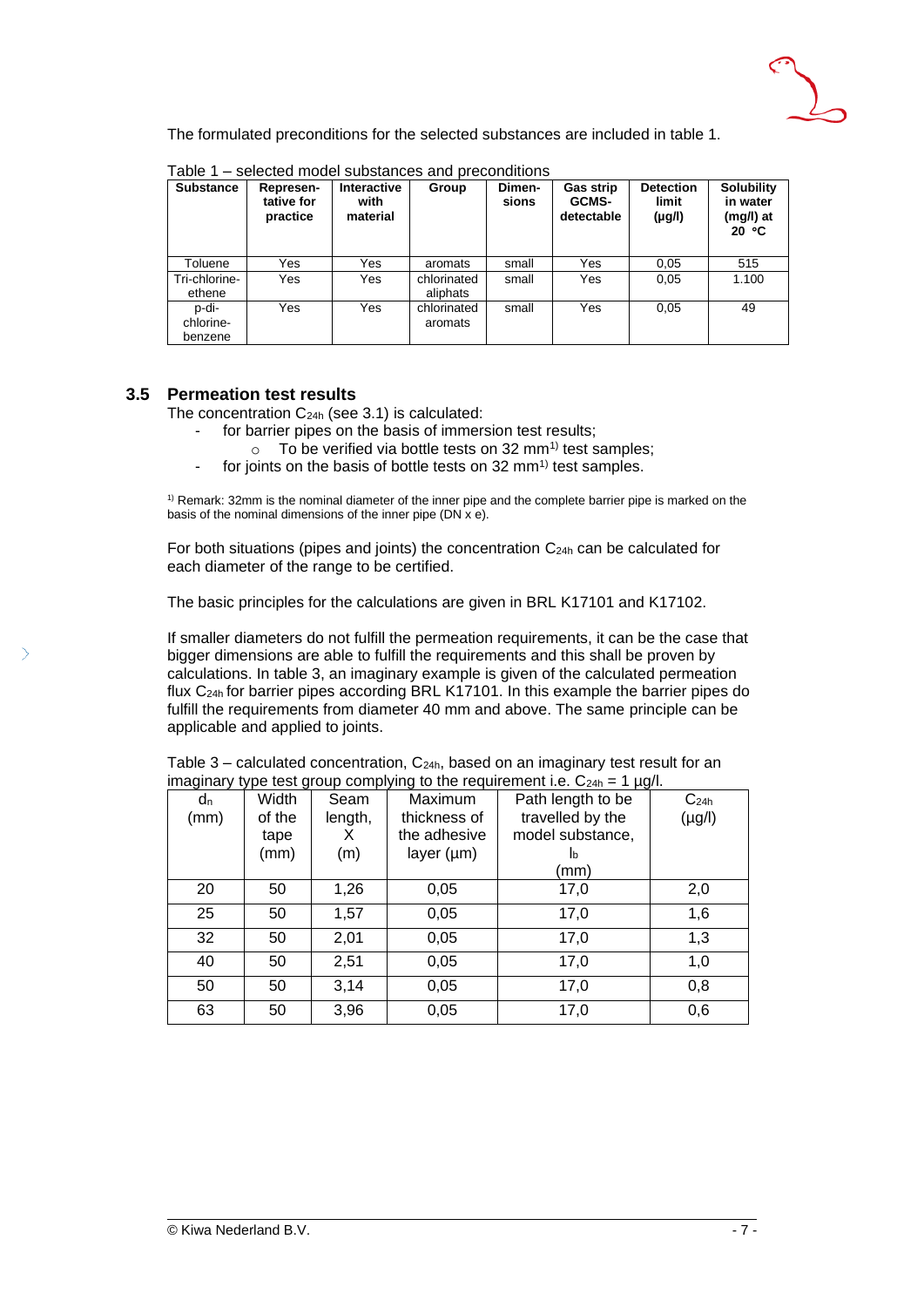

### **4 Tests to be performed, including permeation and leaktightness aspect**

### **4.1 Overview**

In chapter 5 and 6 the flow charts (overviews) for the tests to be performed according K17101 and K17102 are given.

The applicable tests are as follows categorized:

- Permeation and leak tightness tests (par. 4.2)
- Hygienic tests (par. 4.3)
- Mechanical tests (par. 4.4)

#### **4.2 Permeation and leaktightness tests**

Three test phases are distinguished within the aspect 'permeation and leakthightness':

- I) Permeation aspect for the barrier pipes
- II) Permeation aspect for the joints
- III) Leaktightness aspect for barrier pipes and joints

#### I) and II) Permeation aspect

In these phases permeation calculations on the basis of immersion test results are made. The diffusion and solubility coefficient of the barrier layer material(s) are determined according to K17101 and K17102. The applicant must specify all details of the construction of the barrier pipe and joint, specially the barrier layer. On the basis of the diffusion and solubility coefficient and the known construction of the barrier pipe and joint, the expected concentration C<sub>24h</sub> after 50 years can be calculated for the barrier pipe as well as for the joints. If immersion tests are not possible or available, also bottle test results can be used. A limited bottle test is always carried out as a construction verification test.

#### III) Leaktightness

The leak tightness of the pipes and joints is checked via helium tests for BRL K17101 and via bottle tests for BRL K17102.

#### **4.3 Hygienic tests**

According to Dutch law (Drinking Water Decree) all products coming into contact with drinking water must be hygienically checked, tested and certified. In this respect chemical substances are meant that could leach out of the pipe material and not the chemical substances permeating through the pipeline. The Kiwa HA-approval (formerly called 'Kiwa ATA') is part of the product certificate(s) to be issued for the pipes and fittings.

The following steps are distinguished within the full procedure that may lead to granting of the HA-approval:

- Information supply and application;
- Collection of data, specially of the receipts of the materials involved;
- Acceptance criteria and limit values;
- Laboratory tests: migration tests and analysis and taste, smell and colour testing;
- Draw-up of HA certification agreement.

Further information can be obtained from Kiwa's HA department.

The application procedure can easily take up to six months or more, depending on how quick receipt information from suppliers of raw materials can be provided.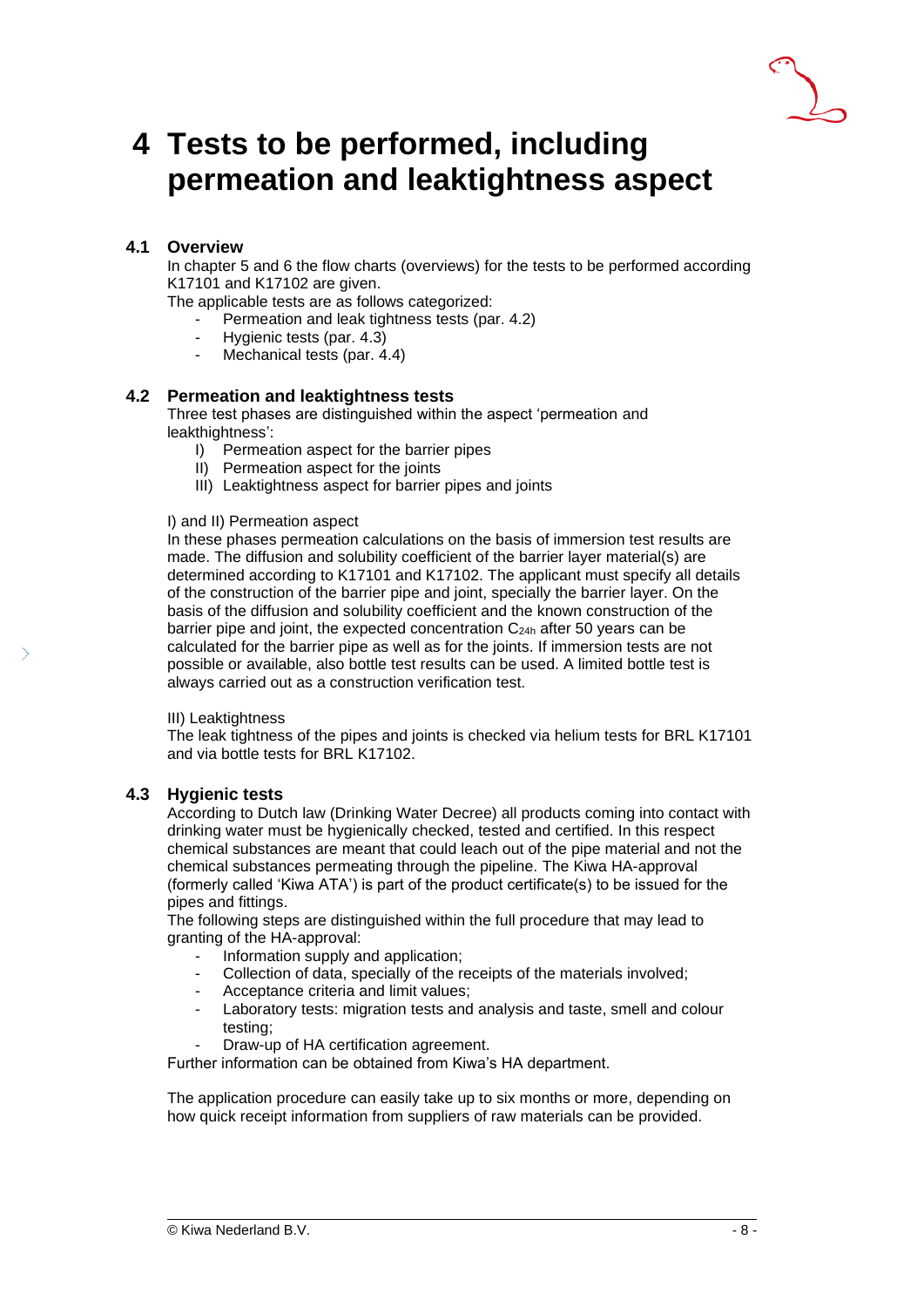

#### **4.4 Mechanical tests**

 $\rightarrow$ 

Mechanical requirements are imposed on:

- Barrier pipes;
- Possible fittings, like:
	- o Metal fittings;
	- o Electrofusion fittings;
	- o Socket fusion fittings, etc.
- Joints (the combination of pipes and fittings)

As indicated in the flow charts in chapter 2 and 3 most of the requirements are based on BRL K17105 for PE piping systems with requirements based on EN 12201.